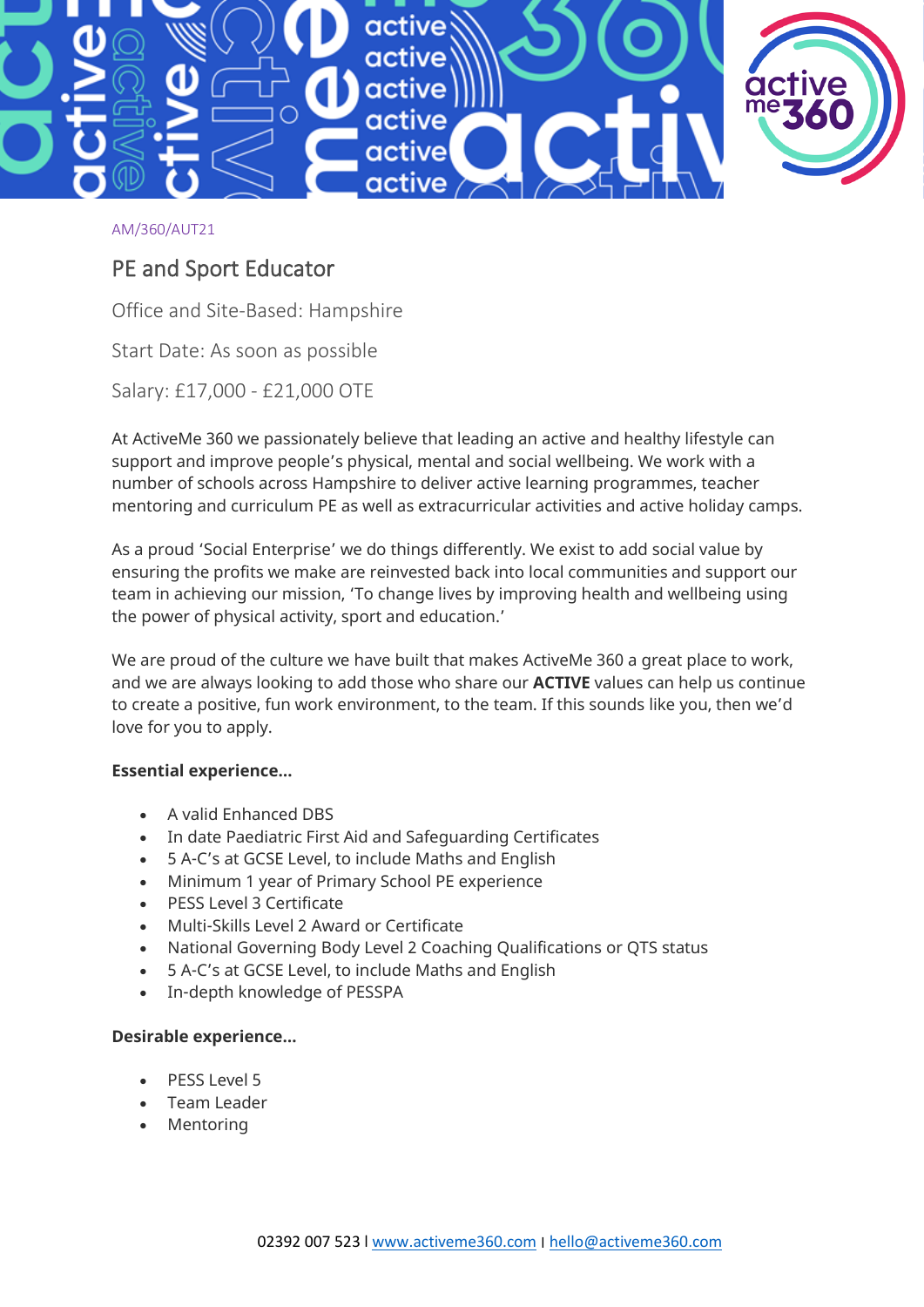

#### **Key Responsibilities:**

- Term time delivery of our Active Schools Programme, primarily, 'Teacher Mentoring', 'Maths on the Move', 'English on the Move', curriculum PE and before and after school clubs
- Delivery of our Active Holidays Programmes during school holidays
- Build and maintain relationships within our Active Schools, Active Communities and Active Holiday projects
- Plan, Deliver and Reflect on all session

# **What you will get in return:**

- A competitive Salary of £17,000 £21,000 depending on experience and qualifications
- Enrolment into our '360 Reward' Scheme when we succeed financially, so will you
- Access to professional learning opportunities, training and on-going CPD to support you in achieving your long-term career goals
- A rewarding career that will improve the health and wellbeing of communities throughout the UK
- Team away days
- Annual conference, all expenses paid
- 29 days of annual leave per year, including bank holidays
- Company tablet
- Full set of ActiveMe 360 Team Uniform

# **Your promise**

- **Aspire** to improve the health and well-being of the UK
- Develop strong relationships within the **Community**
- Build **Trust** by being open and transparent at all times
- Be **Inclusive**, treating everyone equally and with respect, striving to remove barriers to participation
- Demonstrate **Vitality** by working with energy, perseverance and resilience
- Embody **Empowerment**, inspiring others to be independent and responsible
- Embrace, display and live our **ACTIVE** values every day
- Consistently deliver outstanding customer service
- Be committed to your own personal and professional development
- Want to be part of an exciting, innovative company striving to make a real difference

Job Types: Full-time, Part-time, Permanent Part-time hours: 15 - 37.5 per week

Benefits: